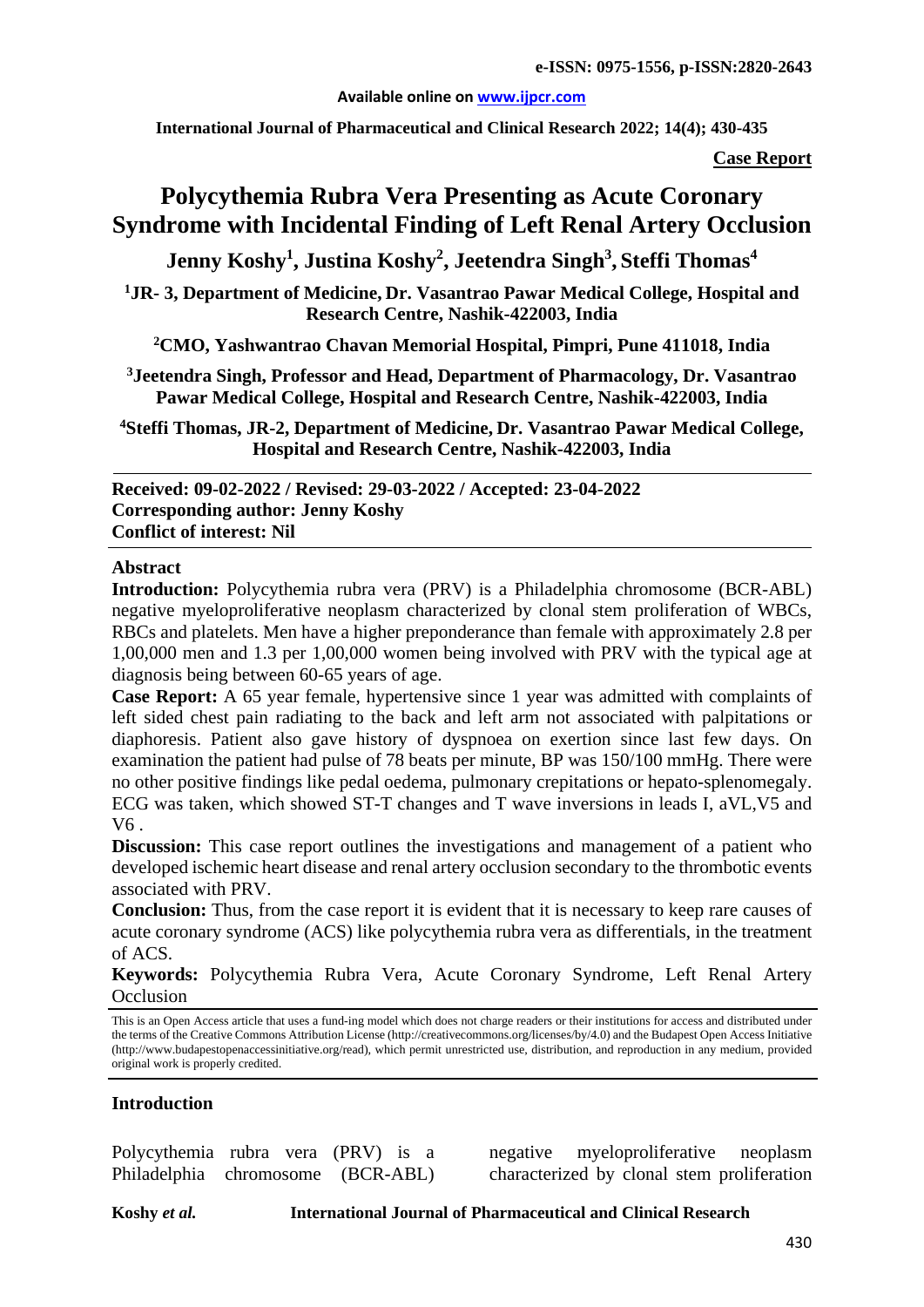of WBCs, RBCs and platelets. [1,2] Men have a higher preponderance than female with approximately 2.8 per 1,00,000 men and 1.3 per 1,00,000 women being involved with PRV with the typical age at diagnosis being between 60-65 years of age. [3] 96% of patients have Janus kinase 2 (JAK2 ) mutation. [4]

The increase in RBC mass leads to increased hyperviscosity of the blood leading to an increased risk of thrombosis leading to either arterial or venous vascular occlusive events in patients leading to a prominence in coronary and cerebral events. [5,6] Symptoms include headache, dizziness , vertigo, tinnitus, visual disturbances , angina pectoris, intermittent claudication or stroke whereas physical findings include splenomegaly, hepatomegaly, plethora, hypertension etc.[7,8] Elevated haematocrit is the hallmark of polycythaemia with haematocrit being >55 % in approximately 83% of cases. [9] The treatment of choice is Phelobotomy. [3]

We report a case of PRV who presented to us as acute coronary syndrome with complaints of chest pain, high blood pressure and raised hematocrit, RBCs, WBCs and platelets. And on investigations was also found to have left renal artery occlusion.

## **Case report:**

A 65 year female, hypertensive since 1 year was admitted with complaints of left sided chest pain radiating to the back and left arm not associated with palpitations or diaphoresis. Patient also gave history of dyspnoea on exertion since last few days .On examination the patient had pulse of 78 beats per minute , BP was 150/100 mmHg.There was no other positive findings like pedal oedema, pulmonary crepitations or hepato-splenomegaly.ECG was taken , which showed ST-T changes and T wave inversions in leads I ,aVL,V5 and V6 . A provisional diagnosis of Acute coronary syndrome was made. Routine Blood investigations were sent , which revealed a haemoglobin of 16.9gm/dl, red cell count 8.91million /ul ,Hct58.6 %, MCV 65.8fL ,MCH 19.9pg, WBC 50300 platelets10,84,000 .PBS showed RBC morphology as mild microcytic hypochromic with anisocytosis,neutrophilic leucocytosis with shift to left and thrombocytosis .Her creatinine was on the higher side being 1.3 and uric acid was 10.4mg/dl.Erthrocytosis, leucocytosis , thrombocytosis along with a raised haematocrit raised a suspicion of PolycythemiaRubra Vera. Hence JAKV167 was then sent for further confirmation which was positive. Also the cause for a rise in creatinine was evaluated and accordingly a USG abdomen for renal pathology was done, which showed unequal sized kidneys. (left kidney- 7x2.6cm right kidney-10.3x3.7cm). Further evaluation by Renal Dopplershowed moderately echogenic atrophic left kidney with left renal artery occlusion proximally. Also bone marrow aspiration was done which showed hypercellular marrow with panmyelosis.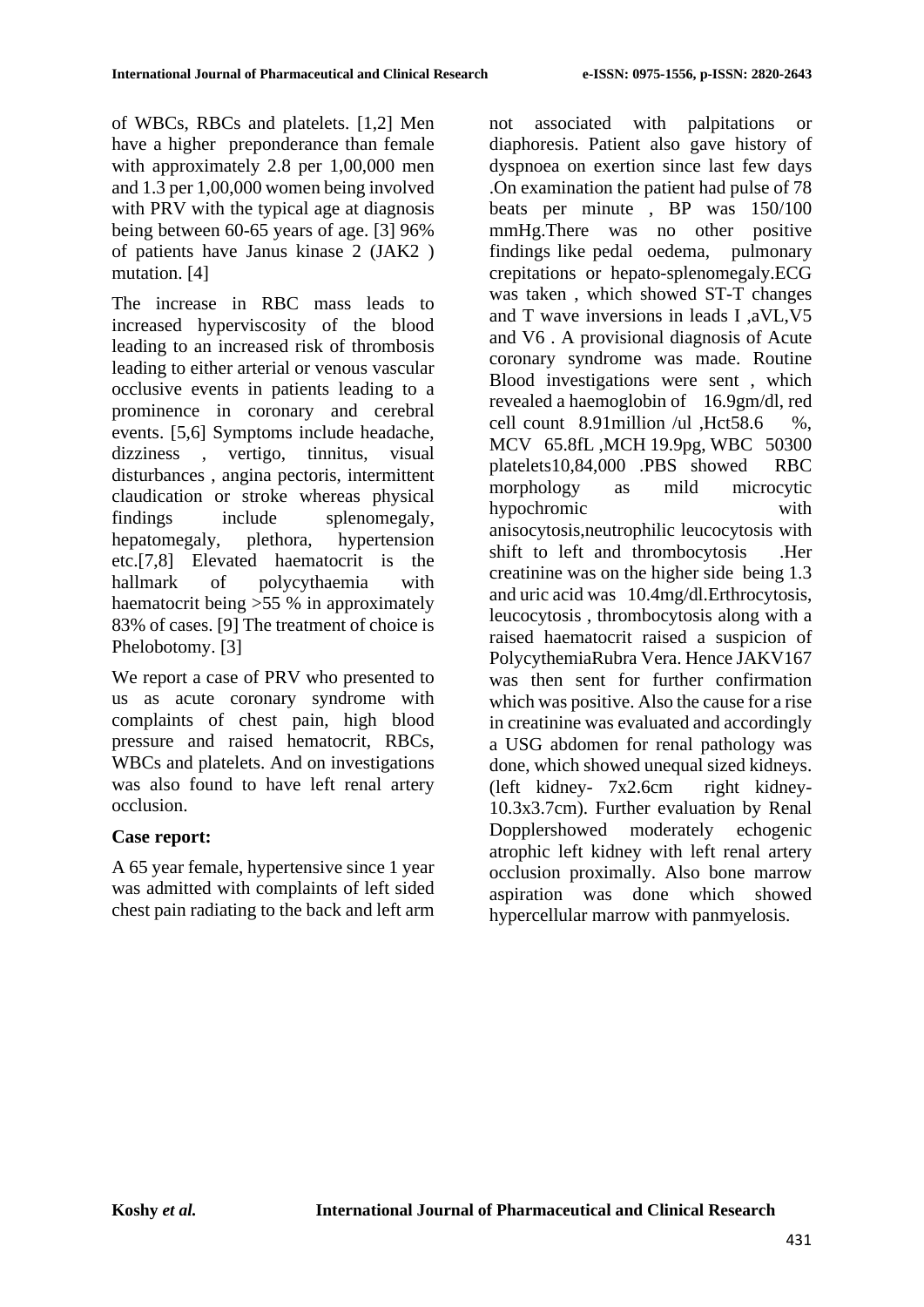

**Figure1: Bone marrow showing hypercellular marrow with panmyelinosis.**

2D-ECHO was done which revealed mild left ventricular hypertrophy with regional wall motion abnormality seen in distal septum and apex and distal inferior wall hypokinesia with a left ventricular ejection fraction of 40% .( For ACS she was treated with, Tab. Aspirin 75 mg/day, Tab. Clopidogrel 75 mg/day, Tab Atorvastatin 20 mg/day ,Inj. Heparin 5000 four times a day, beta blocker Carvedilol 3.125 mg twice/day, tablet Febuxostat 40 mg once a

day and anti-hypertensives.She underwent angiography which revealed Left descending artery diagonal thrombus and she underwent a successful angioplasty with single stent.She was also initiated on Tab.Hydroxyurea 500 mg twice a day. Patient and her relatives were explained about the ailment i.e. polycythemia rubra vera and importance of regular follow up for future needs of phlebotomy.



**Figure 2: Coronary angiography revealing block in left anterior descending diagonal branch.**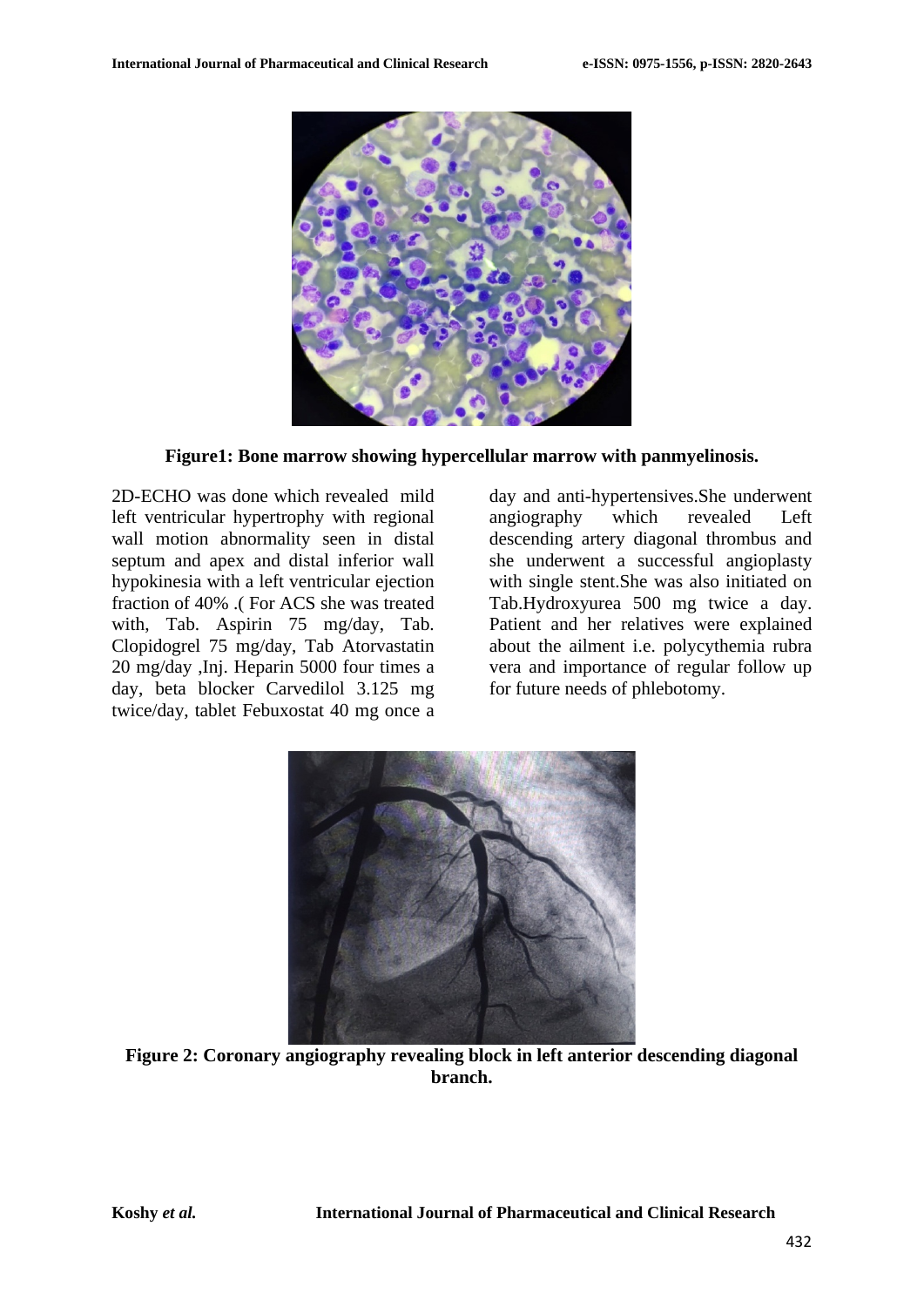

**Figure 3: Showing revascularization after stenting.**

### **Discussion:**

PRV is a panhyperplastic neoplastic stem cell disorder whose prominent feature is elevated absolute red blood cells accompanied by increased white blood cell and platelets due to uncontrolled abnormal clones of hematopoietic stem cells.[7,8,10,11] It is a relatively rare disorder occurring in around 0.6-1.6 million per million population with a higher predilection in Ashkenazi jews .[3] Though the peak incidence is in the age group of 50- 70 years PCV can occur in any age group.[12] Symptoms are present due to increased thrombosis seen in about a third of patients owing to blood hypervicsosity secondary to an increase in the cellular elements of the blood leading to an increased incidence of stroke, myocardial infarction and arterial or venous thrombosis.[5] Also,hypertension is common in these patients. Splenomegaly(75%) and hepatomegaly (25%) is usually present in many of the patients.[13]

Thrombotic complications in polycythemia vera include:-

1)Microvascular complications:-

- Erythromelalgia
- Headache
- Dizziness
- Visual disturbances
- **Paresthesia**
- Transient ischemic attack

2)Macrovascular complications include:-

a)Arterial thrombotic events:

- Myocardial infacrtion
- Unstable angina
- Stroke
- Peripheral arterial occlusion

b)Venous thrombotic events:

- Deep vein thrombosis
- Pulmonary embolism
- Intra abdominal vein thrombosis
- Cerebral vein thrombosis [14]

The cause of PRV is unknown but many researches are ongoing to define the molecular lesion associated with it. The JAK2 V617F mutation is one identified mutation which leads to pancytosis by turning on the cytokine receptor. [15] As per the 2016 WHO criteria for diagnosing PRV the presence of either all three major criteria or the first two major criteria and minor criteria is required.

Major WHO criteria are as follows:-

1) Hemoglobin>  $16.5$  g/dl in men and > 16 mg/dl in women or

Hematocrit> 49% in men and 48 % in women or

**Koshy** *et al.* **International Journal of Pharmaceutical and Clinical Research**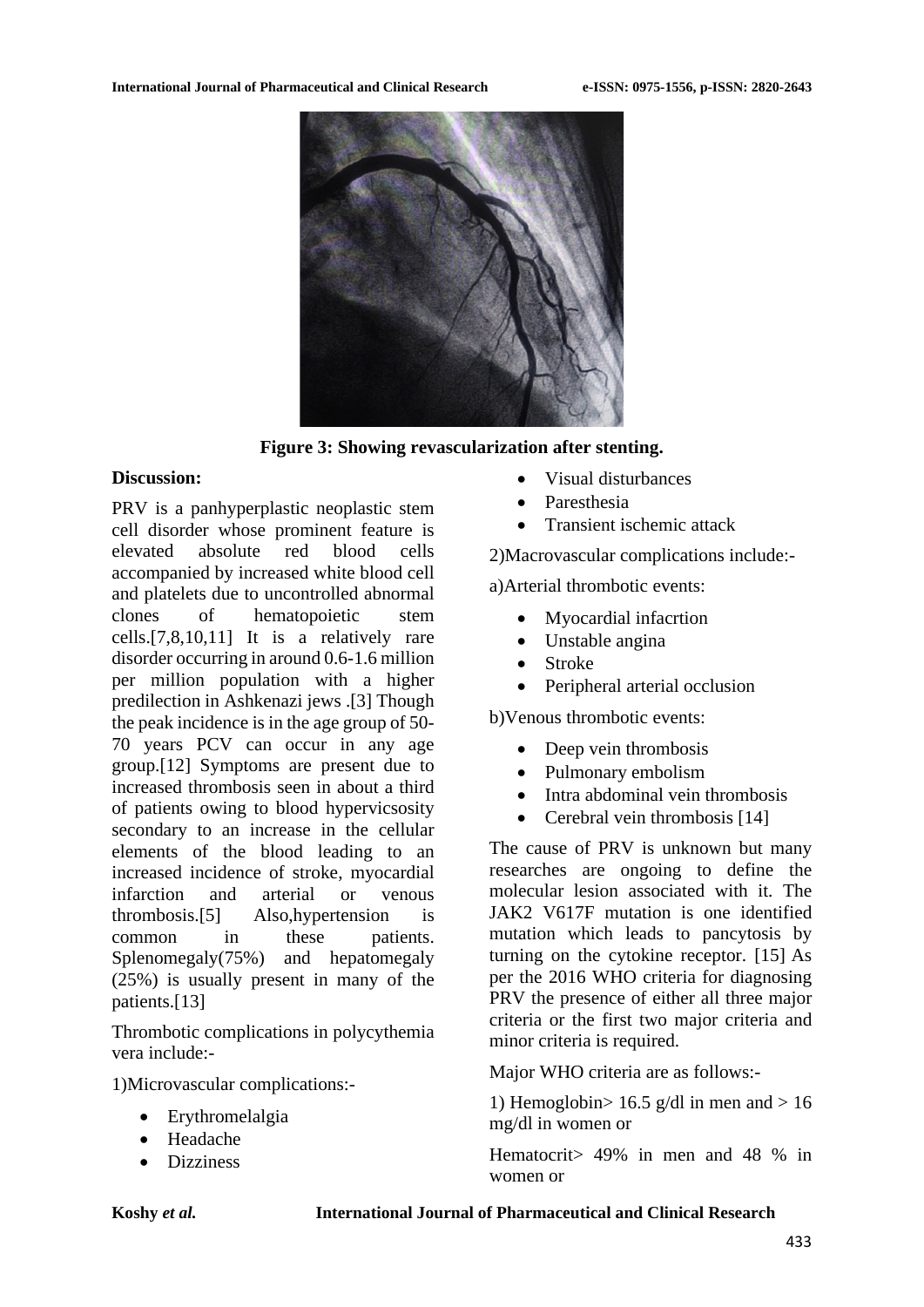Red cell mass  $> 25$  % above the mean normal predicted value.

2) Bone marrow biopsy showing hypercellularity for age with trilineage growth (panmyleosis) including prominent erythroid,granulocytic and megakaryocytic proliferation with pleomorphic ,mature megakaryocytes (differences in sizes)

3) Presence of JAK2 V617F or JAK exon 12 mutation.

## **Minor criteria:**

1) Serum erythropoietin level below the reference range for normal. [16]

Other laboratory tests that are often found in these patients include:

1) thrombocytosis

2) leukocytosis

3) leukocyte alkaline phosphatase >100 units/L

4) Hyperuricemia (40%)

5)Prolongation of prothrombin time and activated partial thromboplastin .

6) Elevation of vitamin B12. [10]

The goal of treatment aims at reducing the risk of thrombosis by normalizing red blood cell mass with phlebotomy with the aim to keep the hematocrit less than 45% and suppressing the myeloproliferative activity with chemotherapy with hydroxyurea (in patients older than 50 years).11Recently JAK Inhibitors Ruxolitinib has been approved for the treatment of PRV who have an inadequate response to hydroxyurea. Phosphorus 32,interferon alfa and Anagrelide are other therapies reserved for selected patients. Majority of the patients are administered anti platelets like aspirin and clopidogrel.[17,18,19]

This case report outlines the investigations and management of a patient who developed ischemic heart disease and renal artery occlusion secondary to the thrombotic events associated with PRV.

The patient satisfied three of the major criterias set by WHO for the diagnosis of PRV and was treated successfully by perfoming phlebotomies to maintain a normal haematocrit and administering hydroxyurea to control thrombocytosis. On discharge she was advised on Tab Hydroxyurea 1000 mg once a day, Tab. Aspirin 75 mg once /day, Tab. Clopidogrel once/day ,Tab .Atorvastatin 20 mg once /day and anti-hypertensives. She was also advised DTPA scan for evaluation of her kidney functions and follow up in OPD after 7 days.

Thus from the case report it is evident that it is necessary to keep rare causes of acute coronary syndrome (ACS) like polycythemia rubra vera as differentials, in the treatment of ACS.

**Acknowledgement:** I (Koshy Jenny) would like to express my sincere gratitude to my guide Dr Neelima Chafekar who guided and mentored me throughout this project.

## **References**

- 1. Tefferi A, Vardiman JW. Classification and diagnosis of myeloproliferative neoplasms: the 2008 World Health Organization criteria and point-of-care diagnostic algorithms. Leukaemia. 2008; 22:14–22.
- 2. Barbui T, Finazzi MC, Finazzi G. Front-line therapy in polycythemia vera and essential thrombocythemia. Blood Rev. 2012;26 :205–211.
- 3. Polycythemia vera facts. FS13. Leukemia& Lymphoma Society Web site. www.lls.org/content/nationalconte nt/resourcecenter/freeeducationmateria ls/mpd/pdf/polycythemiavera.pdf. June 2012. Accessed June 30, 2014.
- 4. Passamonti F, Maffioli M, Caramazza D, Cazzola M. Myeloproliferative neoplasms: from JAK2 mutations discovery to JAK2 inhibitor therapies. Oncotarget. 2011; 2:485– 490.